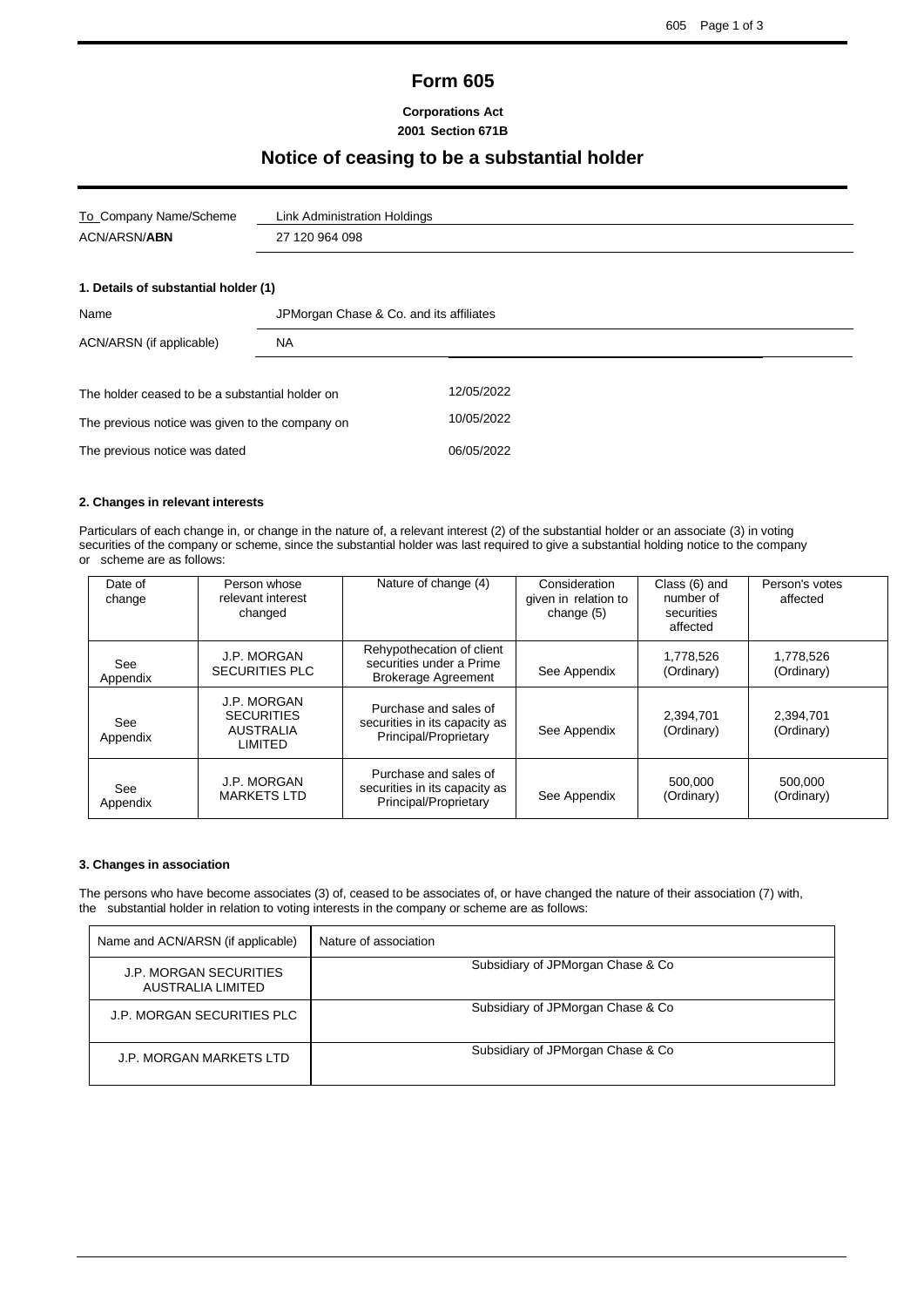#### **4. Addresses**

The addresses of persons named in this form are as follows:

| Name                                        | Address                                                             |
|---------------------------------------------|---------------------------------------------------------------------|
| JPMorgan Chase & Co.                        | 383 Madison Avenue, New York, New York, NY, 10179, United States    |
| J.P. MORGAN SECURITIES<br>AUSTRALIA LIMITED | LEVEL 18, 83-85 CASTLEREAGH STREET, SYDNEY, NS, NSW 2000, Australia |
| J.P. MORGAN SECURITIES PLC                  | 25 Bank Street, Canary Wharf, London, E14 5JP, England              |
| J.P. MORGAN MARKETS LTD                     | 25 Bank Street, Canary Wharf, London, E14 5JP, England              |

# **Signature**

| print name Zohra Mistry |  | capacity | <b>Compliance Officer</b> |
|-------------------------|--|----------|---------------------------|
|                         |  | date     | 16/05/2022                |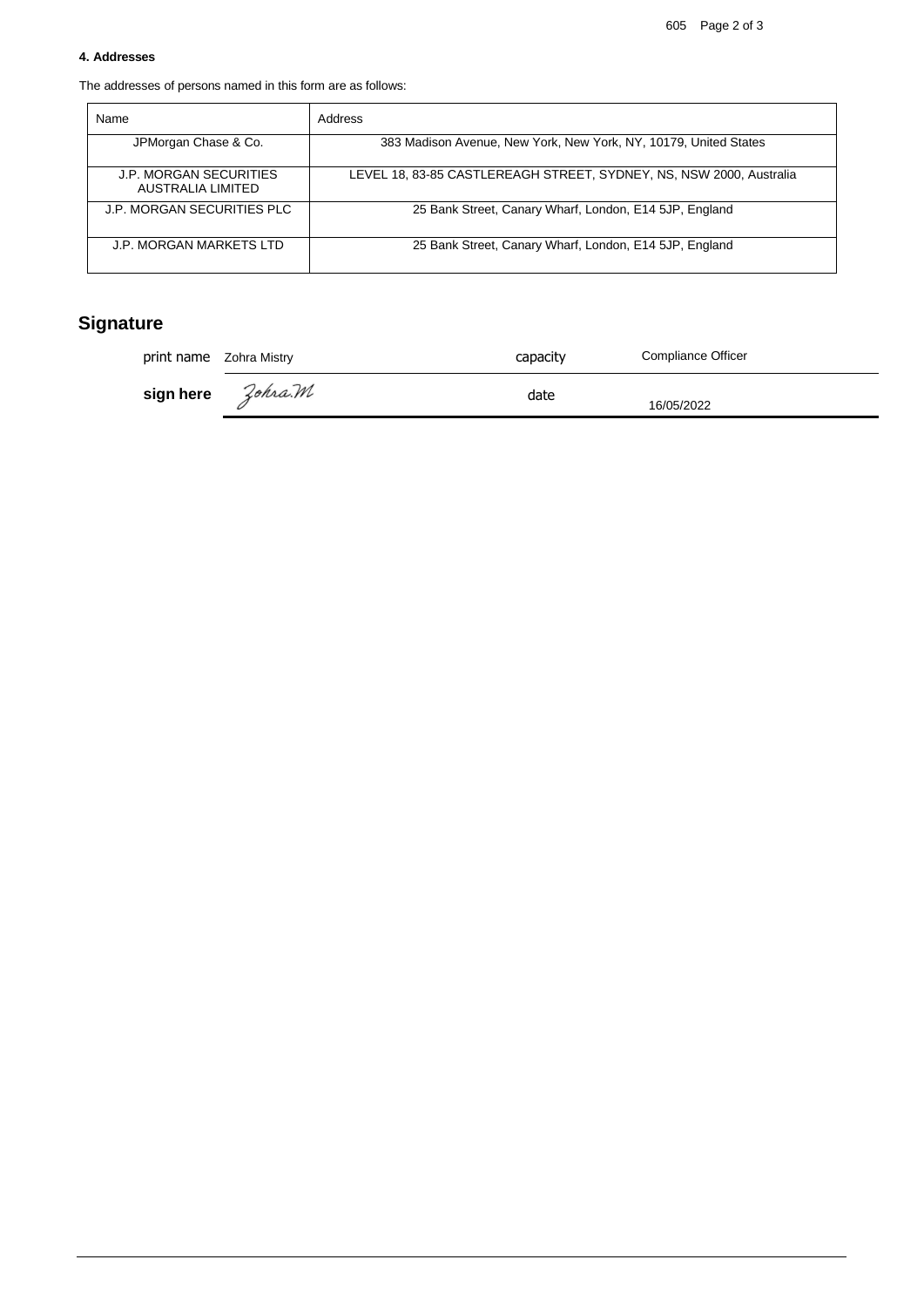#### **DIRECTIONS**

- (1) If there are a number of substantial holders with similar or related relevant interests (eg. a corporation and its related corporations, or the manager and trustee of an equity trust), the names could be included in an annexure to the form. If the relevant interests of a group of persons are essentially similar, they may be referred to throughout the form as a specifically named group if the membership of each group, with the names and addresses of members is clearly set out in paragraph 4 of the form.
- (2) See the definition of "relevant interest" in sections 608 and 671B(7) of the Corporations Act 2001.
- (3) See the definition of "associate" in section 9 of the Corporations Act 2001.
- (4) Include details of:
	- (a) any relevant agreement or other circumstances because of which the change in relevant interest occurred. If subsection 671B(4) applies, a copy of any document setting out the terms of any relevant agreement, and a statement by the person giving full and accurate details of any contract, scheme or arrangement, must accompany this form, together with a written statement certifying this contract, scheme or arrangement; and
	- (b) any qualification of the power of a person to exercise, control the exercise of, or influence the exercise of, the voting powers or disposal of the securities to which the relevant interest relates (indicating clearly the particular securities to which the qualification applies).

See the definition of "relevant agreement" in section 9 of the Corporations Act 2001.

- $(5)$ a cquired has, or may, become entitled to receive in relation to that acquisition. Details must be included even if the benefit is conditional on the happening or not of a contingency. Details must be included of any benefit paid on behalf of the substantial holder or its ssociate a in relation to the acquisitions, even if they are not paid directly to the person from whom the relevant interest was acquired. Details of the consideration must include any and all benefits, money and other, that any person from whom a relevant interest was
- (6) The voting shares of a company constitute one class unless divided into separate classes.
- (7) Give details, if appropriate, of the present association and any change in that association since the last substantial holding notice.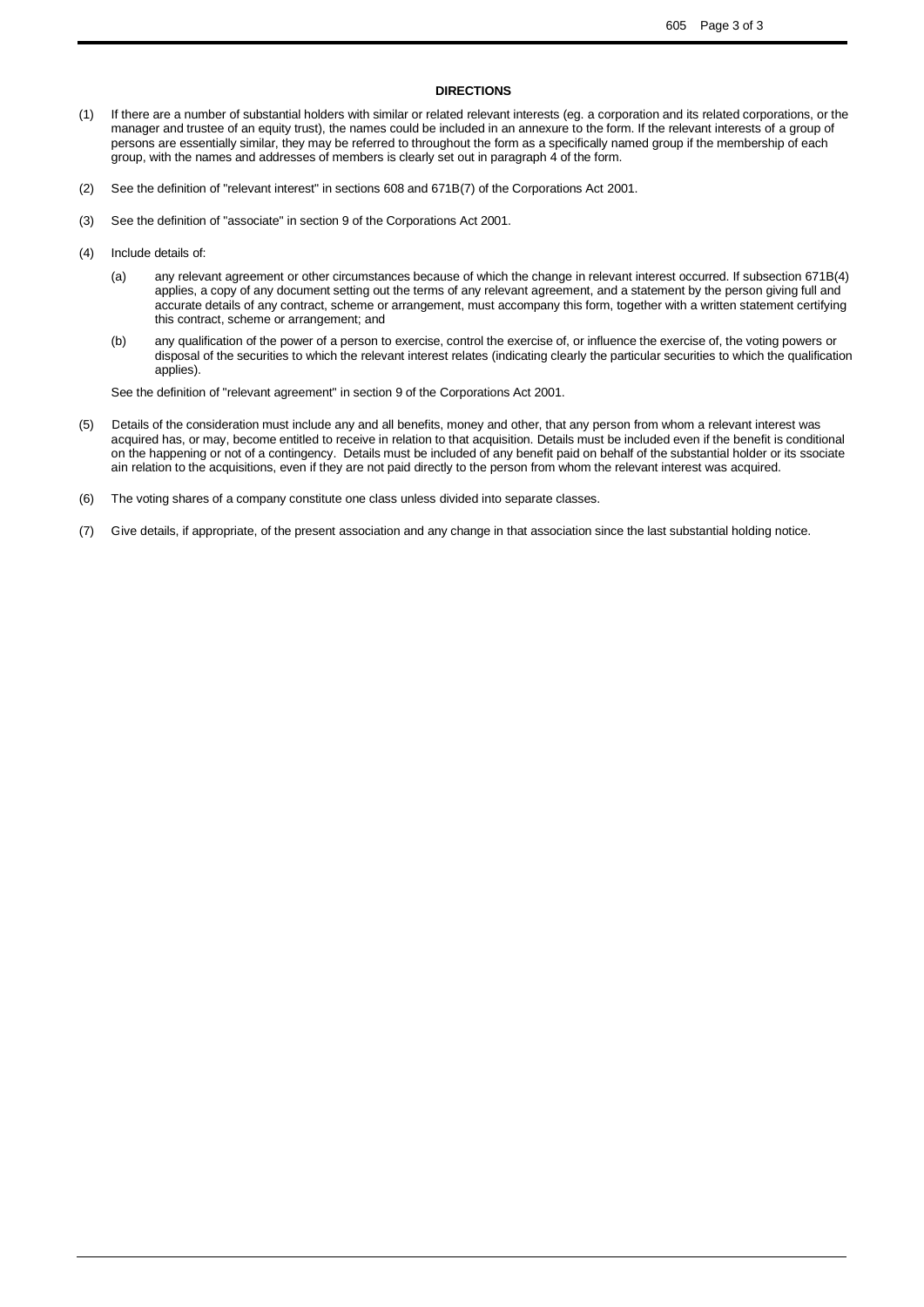| <b>TRADES FOR RELEVANT PERIOD</b>          |                                                                                      |                     |                            |                 |                   | Appendix                            |
|--------------------------------------------|--------------------------------------------------------------------------------------|---------------------|----------------------------|-----------------|-------------------|-------------------------------------|
| <b>Transaction Date</b>                    | <b>Entity</b>                                                                        | <b>Product Type</b> | <b>Type of Transaction</b> | Quantity        | Price (AUD)       | <b>Consideration</b>                |
| <b>Balance at start of relevant period</b> |                                                                                      |                     |                            | 26,287,251      |                   |                                     |
| 9-May-22                                   | J.P. MORGAN SECURITIES AUSTRALIA LIMITED                                             | Equity              | Sell                       | (56)            | $4.96$ \$         | 277.76                              |
| 9-May-22                                   | J.P. MORGAN SECURITIES AUSTRALIA LIMITED                                             | Equity              | Sell                       | (487)           | $4.88$ \$         | 2,374.13                            |
| 9-May-22                                   | J.P. MORGAN SECURITIES AUSTRALIA LIMITED                                             | Equity              | Buv                        | 9.024           | 4.88              | 44.037.12<br>\$                     |
| 9-May-22                                   | J.P. MORGAN SECURITIES AUSTRALIA LIMITED                                             | Equity              | Buy                        | 3               | $4.96$ \$         | 14.88                               |
| 9-May-22                                   | J.P. MORGAN SECURITIES AUSTRALIA LIMITED                                             | Equity              | Buv                        | 102,657         | 4.89              | 502,437.34<br>$\frac{1}{3}$         |
| 10-Mav-22                                  | J.P. MORGAN SECURITIES AUSTRALIA LIMITED                                             | Equity              | Sell                       | (87)            | 4.97              | 432.39<br><b>s</b>                  |
| 10-Mav-22                                  | J.P. MORGAN SECURITIES AUSTRALIA LIMITED                                             | Equity              | Sell                       | (397)           | 4.88              | 1,937.36<br>\$                      |
| 10-Mav-22                                  | J.P. MORGAN SECURITIES AUSTRALIA LIMITED                                             | Eauity              | Sell                       | (7.894)         | $4.88$ \$         | 38.522.72                           |
| 10-Mav-22                                  | J.P. MORGAN SECURITIES AUSTRALIA LIMITED                                             | Equity              | Buv                        | 10.975          | 4.97              | $\ddot{\text{s}}$<br>54,545.75      |
| 10-Mav-22                                  | J.P. MORGAN SECURITIES AUSTRALIA LIMITED                                             | Eauity              | Sell                       | (500.000)       | 4.96              | 2,480,000.00<br>\$                  |
| 10-May-22                                  | J.P. MORGAN SECURITIES AUSTRALIA LIMITED                                             | Equity              | Buy                        | 1,176           | 5.00              | 5,883.30<br>\$                      |
| 10-Mav-22                                  | J.P. MORGAN SECURITIES AUSTRALIA LIMITED                                             | Equity              | Buv                        | 7.894           | $4.98$ \$         | 39.291.44                           |
| 10-May-22                                  | J.P. MORGAN SECURITIES AUSTRALIA LIMITED                                             | Eauity              | Buv                        | 397             | $4.85$ \$         | 1,925.45                            |
| 10-May-22                                  | J.P. MORGAN SECURITIES AUSTRALIA LIMITED                                             | Eauity              | Sell                       | (1.269)         | 4.85              | 6,154.65<br>$\vert$ \$              |
| 10-May-22                                  | J.P. MORGAN SECURITIES AUSTRALIA LIMITED                                             | Eauity              | Buy                        | 341.604         | 4.84              | 1,654,888.96<br><b>s</b>            |
| 10-May-22                                  | J.P. MORGAN MARKETS LTD                                                              | Equity              | Buv                        | 500,000         | $4.96$ \$         | 2,480,000.00                        |
| 11-May-22                                  | J.P. MORGAN SECURITIES AUSTRALIA LIMITED                                             | Equity              | Sell                       | (26,000)        | 4.22              | l \$<br>109,720.00                  |
| 11-Mav-22                                  | J.P. MORGAN SECURITIES AUSTRALIA LIMITED                                             | Eauity              | Buv                        | 44              | $4.22 \pm 5$      | 185.68                              |
| 11-May-22                                  | J.P. MORGAN SECURITIES AUSTRALIA LIMITED                                             | Equity              | Sell                       | (47)            | $4.22 \pm 5$      | 198.34                              |
| 11-May-22                                  | J.P. MORGAN SECURITIES AUSTRALIA LIMITED                                             | Equity              | Sell                       | (25,960)        | $4.97 \pm$        | 129,021.20                          |
| 11-Mav-22                                  | J.P. MORGAN SECURITIES AUSTRALIA LIMITED                                             | Equity              | Sell                       | (1.176)         | 4.97              | $\overline{\mathbf{s}}$<br>5.844.72 |
| 11-Mav-22                                  | J.P. MORGAN SECURITIES AUSTRALIA LIMITED                                             | Eauity              | Sell                       | (2.000.000)     | 4.34              | 8.680.000.00<br>l \$                |
| 11-May-22                                  | J.P. MORGAN SECURITIES AUSTRALIA LIMITED                                             | Equity              | Buy                        | 79,088          | 4.50%             | 355,564.78                          |
| 11-May-22                                  | J.P. MORGAN SECURITIES AUSTRALIA LIMITED                                             | Equity              | Buy                        | 5,302           | $4.36$ \$         | 23,116.72                           |
| 11-May-22                                  | J.P. MORGAN SECURITIES AUSTRALIA LIMITED                                             | Equity              | Sell                       | (53.128)        | $4.36$ \$         | 231,852.45                          |
| 11-May-22                                  | J.P. MORGAN SECURITIES AUSTRALIA LIMITED                                             | Equity              | Buy                        | 860             | 4.37 <sub>5</sub> | 3,754.12                            |
| 11-May-22                                  | J.P. MORGAN SECURITIES AUSTRALIA LIMITED                                             | Equity              | Sell                       | (62, 693)       | $4.22 \pm 5$      | 264,564.46                          |
| 11-Mav-22                                  | J.P. MORGAN SECURITIES AUSTRALIA LIMITED                                             | Equity              | Buv                        | 62,693          | 4.22              | 264,564.46<br><b>s</b>              |
| 11-Mav-22                                  | J.P. MORGAN SECURITIES AUSTRALIA LIMITED                                             | Eauity              | Buv                        | 2.319.859       | 4.41              | 10.222.690.67<br>l \$               |
| 11-Mav-22                                  | J.P. MORGAN SECURITIES AUSTRALIA LIMITED                                             | Eauity              | Buv                        | 116.743         | 4.33              | $\frac{1}{2}$<br>505.472.56         |
| 11-Mav-22                                  | J.P. MORGAN SECURITIES AUSTRALIA LIMITED                                             | Eauity              | Buv                        | 1.879           | $4.27 \pm 5$      | 8.019.48                            |
| 11-Mav-22                                  | J.P. MORGAN SECURITIES AUSTRALIA LIMITED                                             | Equity              | Buv                        | 34.056          | 4.22              | l \$<br>143.716.32                  |
| 11-May-22                                  | J.P. MORGAN MARKETS LTD                                                              | Equity              | Buv                        | 2.000.000       | $4.34 \pm 5$      | 8,680,000.00                        |
| 12-Mav-22                                  | J.P. MORGAN SECURITIES AUSTRALIA LIMITED                                             | Eauity              | Sell                       | (87)            | $4.06$ \$         | 353.22                              |
| 12-May-22                                  | J.P. MORGAN SECURITIES AUSTRALIA LIMITED                                             | Equity              | Buv                        | 5,059           | $4.06 \pm$        | 20,539.54                           |
| 12-May-22                                  | J.P. MORGAN SECURITIES AUSTRALIA LIMITED                                             | Equity              | Buy                        | 3,000,000       | 4.06              | 5<br>12,180,000.00                  |
| 12-May-22                                  | J.P. MORGAN SECURITIES AUSTRALIA LIMITED                                             | Equity              | Sell                       | (16, 550)       | 4.22              | 69,841.00<br>\$                     |
| 12-May-22                                  | J.P. MORGAN SECURITIES AUSTRALIA LIMITED                                             | Equity              | Sell                       | (3,000,000)     | $4.22 \div$       | 12,660,000.00                       |
| 12-May-22                                  | J.P. MORGAN SECURITIES AUSTRALIA LIMITED                                             | Equity              | Buy                        | 7,192           | 4.10%             | 29,463.70                           |
| 12-May-22                                  | J.P. MORGAN SECURITIES AUSTRALIA LIMITED                                             | Equity              | Buv                        | 20.062          | 4.13              | 82,817.56<br><b>s</b>               |
| 12-May-22                                  | J.P. MORGAN SECURITIES AUSTRALIA LIMITED                                             | Equity              | Buv                        | 10,000          | $4.12 \pm 5$      | 41,205.00                           |
| 12-May-22                                  | J.P. MORGAN SECURITIES AUSTRALIA LIMITED                                             | Equity<br>Eauity    | Sell                       | (832)           | $4.09$ \$         | 3,404.06<br>l \$                    |
| 12-Mav-22<br>12-Mav-22                     | J.P. MORGAN SECURITIES AUSTRALIA LIMITED<br>J.P. MORGAN SECURITIES AUSTRALIA LIMITED |                     | Buv                        | 3.776<br>37.795 | 4.08<br>4.10      | 15,392.92<br>154,935.50             |
| 12-May-22                                  | J.P. MORGAN SECURITIES AUSTRALIA LIMITED                                             | Eauity              | Buv<br>Sell                | (1,083)         | 4.08              | \$<br>\$<br>4,418.64                |
|                                            | J.P. MORGAN SECURITIES AUSTRALIA LIMITED                                             | Equity<br>Equity    | Sell                       | (1.678.959)     | 4.08              | 6.845.193.08                        |
| 12-May-22                                  |                                                                                      | Equity              | Sell                       | (112, 241)      | 4.08              | 5<br>\$                             |
| 12-May-22                                  | J.P. MORGAN SECURITIES AUSTRALIA LIMITED<br>J.P. MORGAN SECURITIES AUSTRALIA LIMITED |                     | Sell                       | (11.773)        | 4.11              | 457,573.11<br><b>s</b>              |
| 12-May-22<br>12-May-22                     | J.P. MORGAN SECURITIES AUSTRALIA LIMITED                                             | Eauity<br>Eauity    | Sell                       | (144, 240)      | 4.13              | 48,346.19<br>l \$<br>594,990.00     |
| 12-May-22                                  | J.P. MORGAN SECURITIES AUSTRALIA LIMITED                                             | Eauity              | Buv                        | 72.120          | $4.14$ \$         | 298,576.80                          |
| 12-May-22                                  | J.P. MORGAN SECURITIES AUSTRALIA LIMITED                                             | Equity              | Sell                       | (1,000,000)     | $4.07 \pm$        | 4,065,000.00                        |
| 12-May-22                                  | J.P. MORGAN SECURITIES PLC                                                           | Equity              | On Lend                    | 1,778,526       | $\sim$            | \$                                  |
| 12-May-22                                  | J.P. MORGAN MARKETS LTD                                                              | Equity              | Sell                       | (3,000,000)     | $4.06$ \$         | 12,180,000.00                       |
| <b>Balance at end of relevant period</b>   |                                                                                      |                     |                            | 25.171.076      |                   |                                     |
|                                            |                                                                                      |                     |                            |                 |                   |                                     |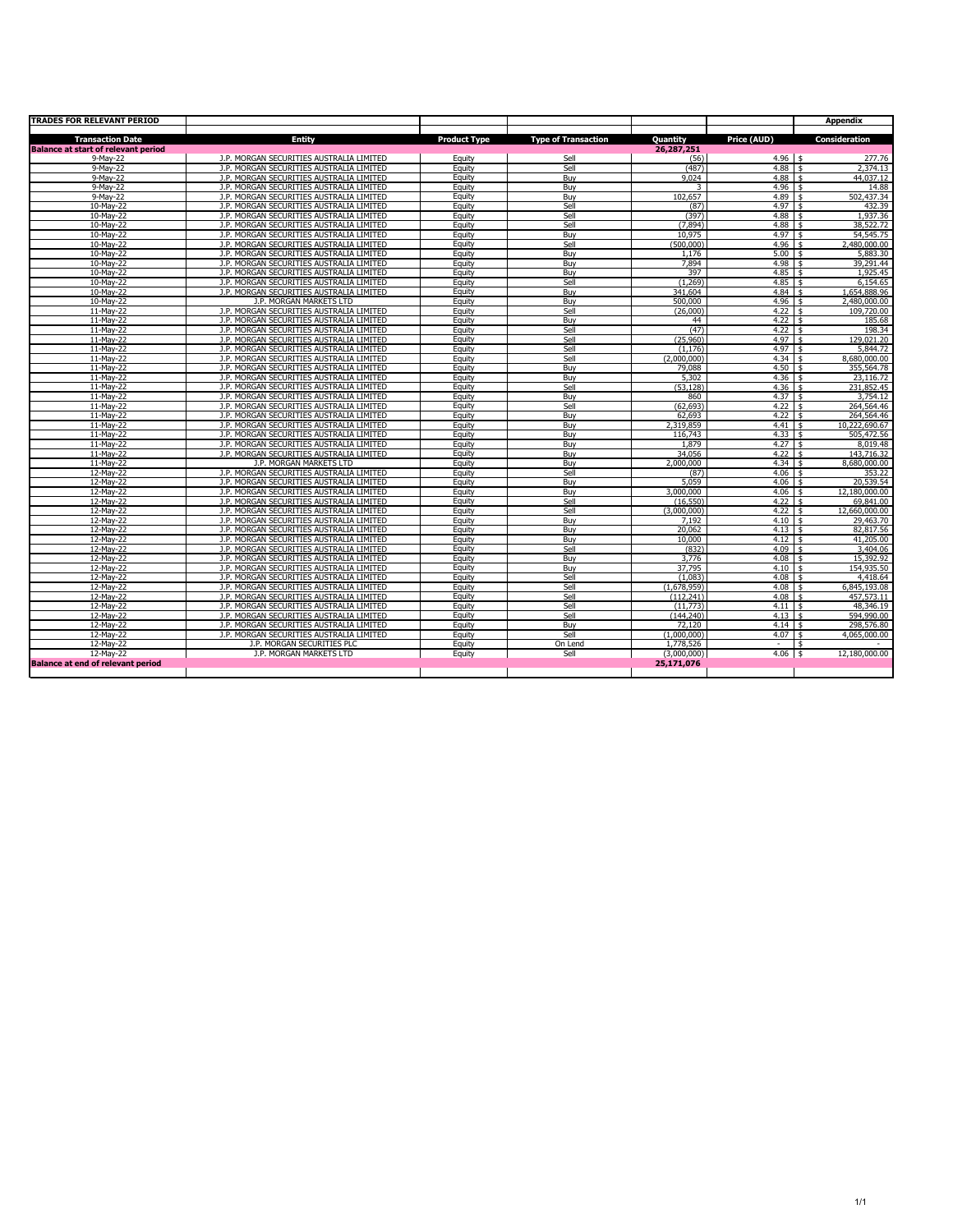**Appendix: Prescribed information pursuant to securities lending arrangement disclosed under the substantial shareholding notice filed with ASX.**

| SHALEHUKHIN HULILE HIEU WILH ASA.                       |                                                                                                                                                                                                                                                                                                                                                                                                                                                                                                                                                                                                                                                                               |
|---------------------------------------------------------|-------------------------------------------------------------------------------------------------------------------------------------------------------------------------------------------------------------------------------------------------------------------------------------------------------------------------------------------------------------------------------------------------------------------------------------------------------------------------------------------------------------------------------------------------------------------------------------------------------------------------------------------------------------------------------|
| Date:                                                   | 16-May-22                                                                                                                                                                                                                                                                                                                                                                                                                                                                                                                                                                                                                                                                     |
| Company's name:                                         | LINK ADMINISTRATION HOLDINGS                                                                                                                                                                                                                                                                                                                                                                                                                                                                                                                                                                                                                                                  |
| ISIN:                                                   | AU000000LNK2                                                                                                                                                                                                                                                                                                                                                                                                                                                                                                                                                                                                                                                                  |
| Date of change of<br>relevant<br>interests:             | 12-May-22                                                                                                                                                                                                                                                                                                                                                                                                                                                                                                                                                                                                                                                                     |
| Schedule                                                |                                                                                                                                                                                                                                                                                                                                                                                                                                                                                                                                                                                                                                                                               |
| Type of agreement                                       | Global Master Securities Lending Agreement ("GMSLA")                                                                                                                                                                                                                                                                                                                                                                                                                                                                                                                                                                                                                          |
| Parties to<br>agreement                                 | [JPMorgan Chase Bank, N.A. (acting as agent) ("lender") and BNP Paribas Arbitrage SNC (Borrower)                                                                                                                                                                                                                                                                                                                                                                                                                                                                                                                                                                              |
| Transfer date                                           | <b>Settlement Date</b><br>09-Mar-22                                                                                                                                                                                                                                                                                                                                                                                                                                                                                                                                                                                                                                           |
| <b>Holder of voting</b><br>rights                       | Borrower                                                                                                                                                                                                                                                                                                                                                                                                                                                                                                                                                                                                                                                                      |
| Are there any<br>restriction on<br>voting rights        | Yes                                                                                                                                                                                                                                                                                                                                                                                                                                                                                                                                                                                                                                                                           |
| If yes, detail                                          | The borrower undertakes to use its best endeavors to arrange for the voting rights to be exercised in<br>accordance with the instructions of the lender, provided that the lender uses its best endeavors to notify the<br>borrower of its instructions in writing no later than 7 business days prior to the date upon which such votes<br>are exercisable or as otherwise agreed between the parties. This undertaking is set out in clause 6.6 of the<br>standard form GMSLA.                                                                                                                                                                                              |
| Scheduled return<br>date (if any)                       | None                                                                                                                                                                                                                                                                                                                                                                                                                                                                                                                                                                                                                                                                          |
| Does the borrower<br>have the right to<br>return early? | Yes                                                                                                                                                                                                                                                                                                                                                                                                                                                                                                                                                                                                                                                                           |
| If yes, detail                                          | Borrower has right to return all and any equivalent securities early at any time in accordance with the<br>lender's instructions.                                                                                                                                                                                                                                                                                                                                                                                                                                                                                                                                             |
| Does the lender<br>have the right to<br>recall early?   | Yes                                                                                                                                                                                                                                                                                                                                                                                                                                                                                                                                                                                                                                                                           |
| If yes, detail                                          | Lender has right to recall all or any equivalent securities at any time by giving notice on any business day of<br>not less than the standard settlement time for such equivalent securities on the exchange or in the clearing<br>organisation through which the relevant borrowed securities were originally delivered (and where there is a<br>difference between the settlement time for sales and purchases on the relevant exchange or clearing<br>organisation, the standard settlement time shall be the shorter of the two times). The borrower must return<br>the securities not later than the expiry of such notice in accordance with the lender's instructions. |
| Will the securities<br>be returned on<br>settlement?    | Yes                                                                                                                                                                                                                                                                                                                                                                                                                                                                                                                                                                                                                                                                           |
| If yes, detail any<br>exceptions                        | No exceptions                                                                                                                                                                                                                                                                                                                                                                                                                                                                                                                                                                                                                                                                 |
| Statement                                               | If requested by the company to whom the prescribed form must be given, or if requested by ASIC, a copy of<br>the agreement will be given to that company or ASIC.                                                                                                                                                                                                                                                                                                                                                                                                                                                                                                             |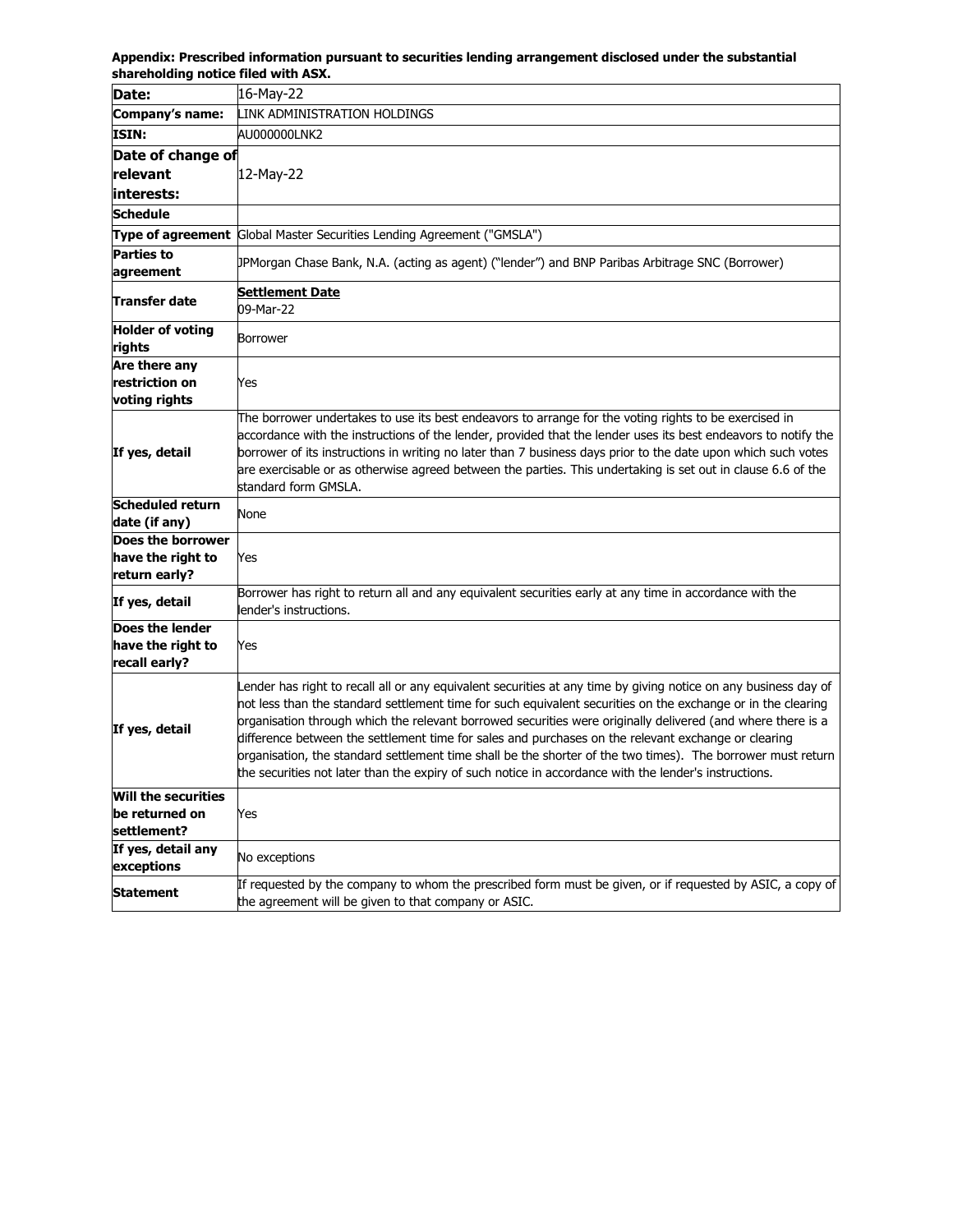**Appendix: Prescribed information pursuant to securities lending arrangement disclosed under the substantial shareholding notice filed with ASX.**

| Date:                                                       | 16-May-22                                                                                                                                                                                                                                                                                                                                                                                                                                                                                                                                                                                                                                                                     |
|-------------------------------------------------------------|-------------------------------------------------------------------------------------------------------------------------------------------------------------------------------------------------------------------------------------------------------------------------------------------------------------------------------------------------------------------------------------------------------------------------------------------------------------------------------------------------------------------------------------------------------------------------------------------------------------------------------------------------------------------------------|
| Company's name:                                             | LINK ADMINISTRATION HOLDINGS                                                                                                                                                                                                                                                                                                                                                                                                                                                                                                                                                                                                                                                  |
| <b>ISIN:</b>                                                | AU000000LNK2                                                                                                                                                                                                                                                                                                                                                                                                                                                                                                                                                                                                                                                                  |
| Date of change                                              |                                                                                                                                                                                                                                                                                                                                                                                                                                                                                                                                                                                                                                                                               |
| of relevant                                                 | 12-May-22                                                                                                                                                                                                                                                                                                                                                                                                                                                                                                                                                                                                                                                                     |
| interests:                                                  |                                                                                                                                                                                                                                                                                                                                                                                                                                                                                                                                                                                                                                                                               |
| Schedule                                                    |                                                                                                                                                                                                                                                                                                                                                                                                                                                                                                                                                                                                                                                                               |
|                                                             | <b>Type of agreement Global Master Securities Lending Agreement ("GMSLA")</b>                                                                                                                                                                                                                                                                                                                                                                                                                                                                                                                                                                                                 |
| <b>Parties to</b><br>agreement                              | (BPMorgan Chase Bank, N.A. (acting as agent) ("lender") and Merrill Lynch International(Borrower                                                                                                                                                                                                                                                                                                                                                                                                                                                                                                                                                                              |
| Transfer date                                               | <u>Settlement Date</u><br>02-Mar-22                                                                                                                                                                                                                                                                                                                                                                                                                                                                                                                                                                                                                                           |
| <b>Holder of voting</b><br>rights                           | Borrower                                                                                                                                                                                                                                                                                                                                                                                                                                                                                                                                                                                                                                                                      |
| Are there any                                               |                                                                                                                                                                                                                                                                                                                                                                                                                                                                                                                                                                                                                                                                               |
| restriction on                                              | Yes                                                                                                                                                                                                                                                                                                                                                                                                                                                                                                                                                                                                                                                                           |
| voting rights                                               | The borrower undertakes to use its best endeavors to arrange for the voting rights to be exercised in                                                                                                                                                                                                                                                                                                                                                                                                                                                                                                                                                                         |
| If yes, detail                                              | accordance with the instructions of the lender, provided that the lender uses its best endeavors to notify the<br>borrower of its instructions in writing no later than 7 business days prior to the date upon which such votes<br>are exercisable or as otherwise agreed between the parties. This undertaking is set out in clause 6.6 of the<br>standard form GMSLA.                                                                                                                                                                                                                                                                                                       |
| <b>Scheduled return</b><br>date (if any)                    | None                                                                                                                                                                                                                                                                                                                                                                                                                                                                                                                                                                                                                                                                          |
| Does the borrower                                           |                                                                                                                                                                                                                                                                                                                                                                                                                                                                                                                                                                                                                                                                               |
| have the right to                                           | Yes                                                                                                                                                                                                                                                                                                                                                                                                                                                                                                                                                                                                                                                                           |
| return early?                                               |                                                                                                                                                                                                                                                                                                                                                                                                                                                                                                                                                                                                                                                                               |
| If yes, detail                                              | Borrower has right to return all and any equivalent securities early at any time in accordance with the<br>lender's instructions.                                                                                                                                                                                                                                                                                                                                                                                                                                                                                                                                             |
| Does the lender<br>have the right to<br>recall early?       | Yes                                                                                                                                                                                                                                                                                                                                                                                                                                                                                                                                                                                                                                                                           |
| If yes, detail                                              | Lender has right to recall all or any equivalent securities at any time by giving notice on any business day of<br>not less than the standard settlement time for such equivalent securities on the exchange or in the clearing<br>prganisation through which the relevant borrowed securities were originally delivered (and where there is a<br>difference between the settlement time for sales and purchases on the relevant exchange or clearing<br>organisation, the standard settlement time shall be the shorter of the two times). The borrower must return<br>the securities not later than the expiry of such notice in accordance with the lender's instructions. |
| <b>Will the securities</b><br>be returned on<br>settlement? | Yes                                                                                                                                                                                                                                                                                                                                                                                                                                                                                                                                                                                                                                                                           |
| If yes, detail any<br>exceptions                            | No exceptions                                                                                                                                                                                                                                                                                                                                                                                                                                                                                                                                                                                                                                                                 |
| <b>Statement</b>                                            | If requested by the company to whom the prescribed form must be given, or if requested by ASIC, a copy of<br>the agreement will be given to that company or ASIC.                                                                                                                                                                                                                                                                                                                                                                                                                                                                                                             |